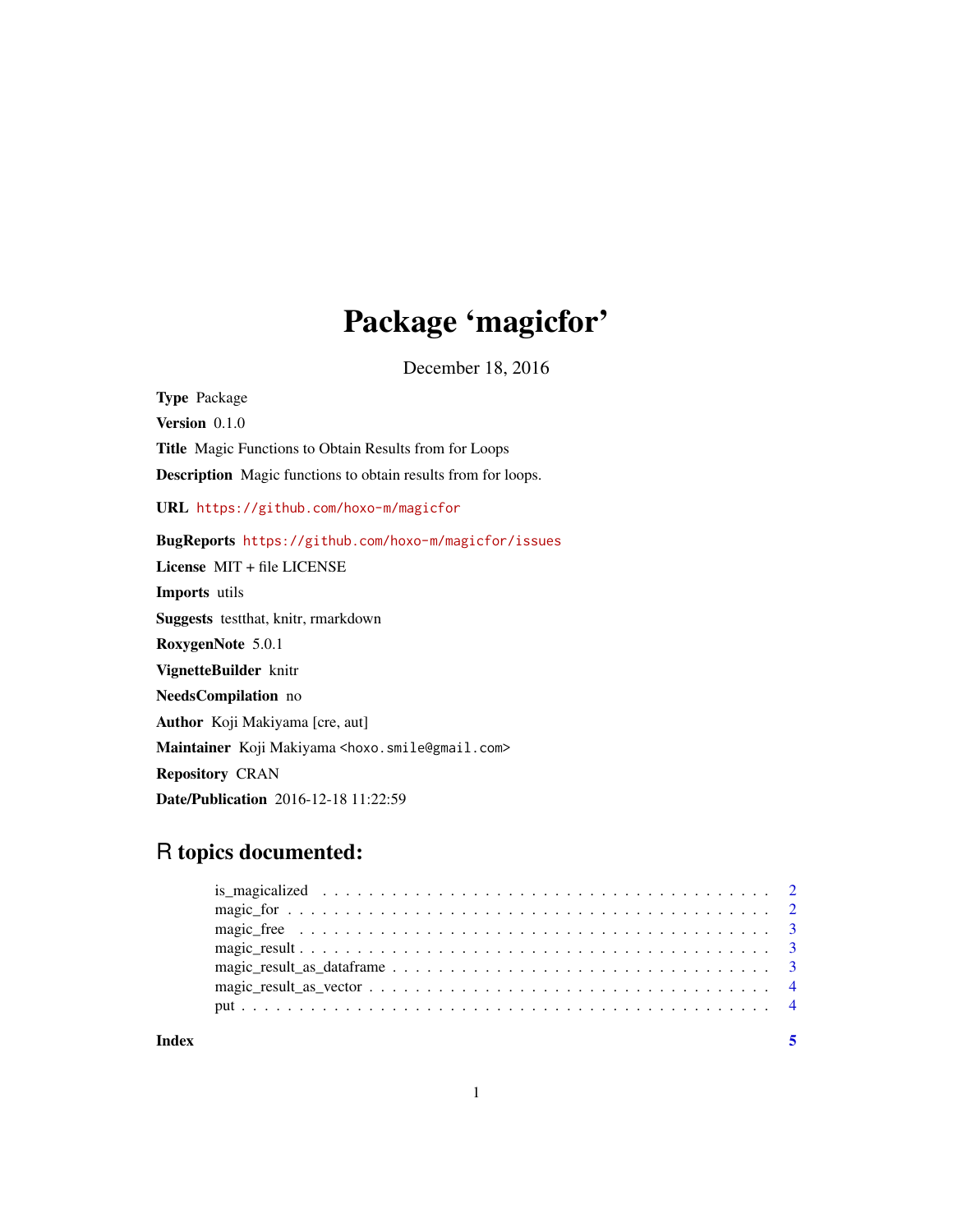<span id="page-1-0"></span>

#### Description

Check whether for() is magicalized or not

#### Usage

```
is_magicalized(envir = parent.frame())
```
#### Arguments

envir environment

#### Value

TRUE if for() is magicalized.

| magic_for | Magicalize for() |
|-----------|------------------|
|           |                  |

#### Description

Magicalize for()

#### Usage

```
magic_for(func = put, progress = FALSE, test = FALSE, silent = FALSE,
temporary = FALSE, max\_object\_size = 1 * MB)
```
#### Arguments

| func            | function name. The target function for magicalization.                   |  |  |
|-----------------|--------------------------------------------------------------------------|--|--|
| progress        | logical. If TRUE, show progress bar.                                     |  |  |
| test            | logical or a number. If TRUE or a number, limit iteration times to it.   |  |  |
| silent          | logical. If TRUE, do not execute func. Usually, func is print something. |  |  |
| temporary       | logical. If TRUE, once run for(), free magicalization.                   |  |  |
| max_object_size |                                                                          |  |  |
|                 | a number. Prevent to store large iterator. Default to 1 MB.              |  |  |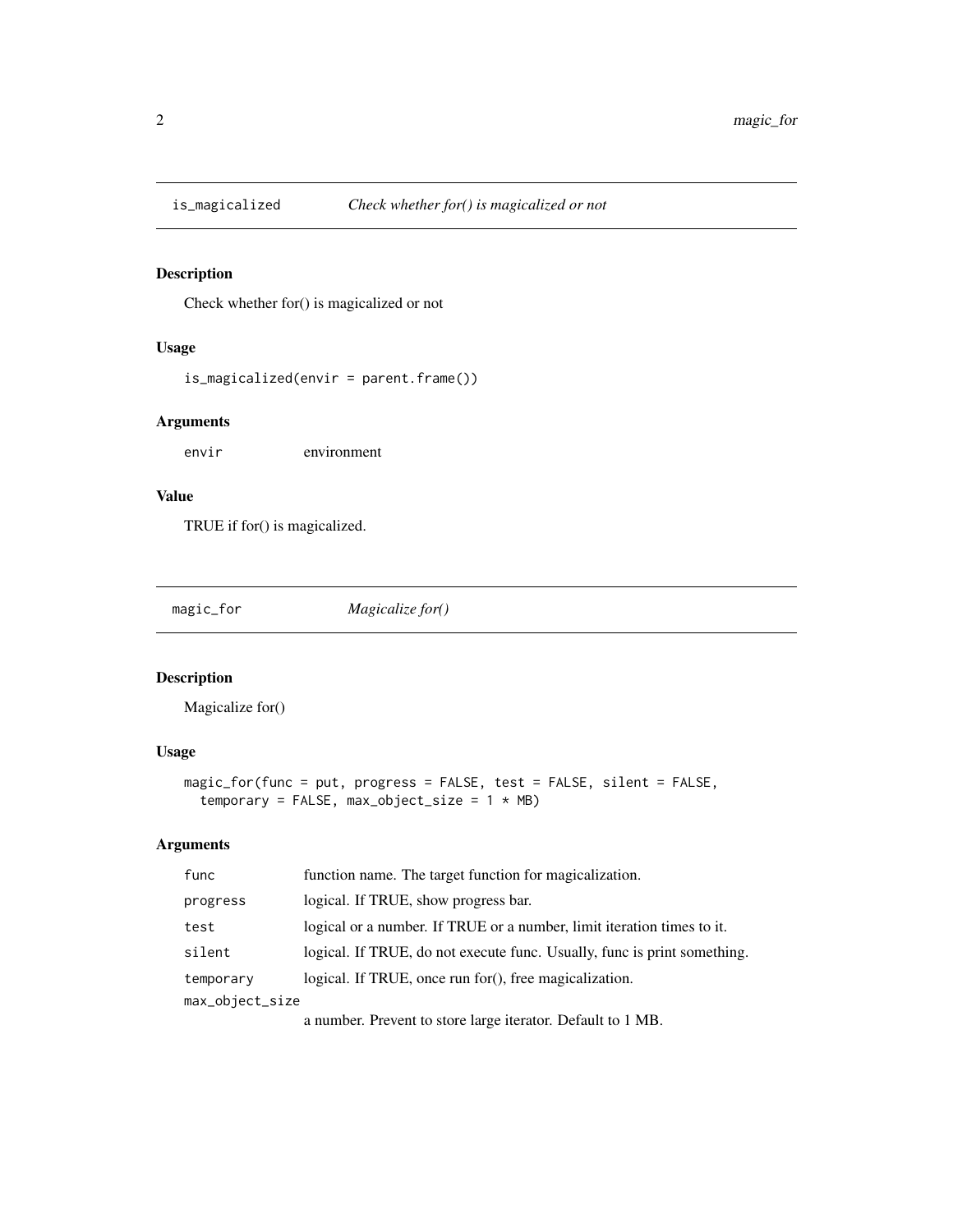<span id="page-2-0"></span>

#### Description

Free magicalizetion and clear the result

#### Usage

magic\_free()

magic\_result *Get values stored by magicalized for loops as a list*

#### Description

Get values stored by magicalized for loops as a list

#### Usage

magic\_result()

#### Value

list

magic\_result\_as\_dataframe

*Get values stored by magicalized for loops as a data.frame*

#### Description

Get values stored by magicalized for loops as a data.frame

#### Usage

```
magic_result_as_dataframe(iter = TRUE)
```
#### Arguments

iter logical. Include iterator into the result.

#### Value

data.frame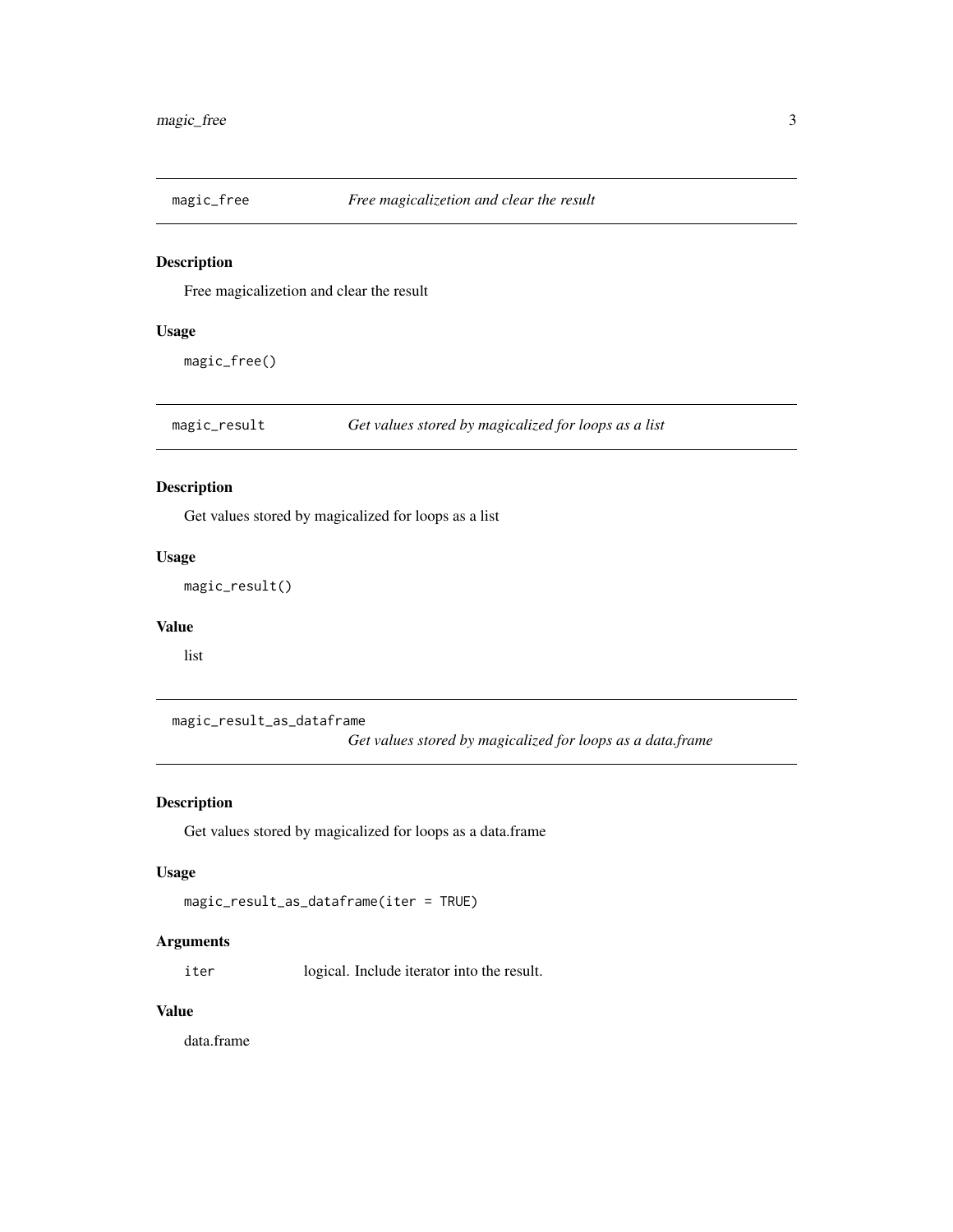<span id="page-3-0"></span>magic\_result\_as\_vector

*Get values stored by magicalized for loops as a vector*

#### Description

Get values stored by magicalized for loops as a vector

#### Usage

magic\_result\_as\_vector()

#### Value

vector

put *Print values*

### Description

Print values

#### Usage

put(..., envir = parent.frame())

#### Arguments

| $\cdots$ | values      |
|----------|-------------|
| envir    | environment |